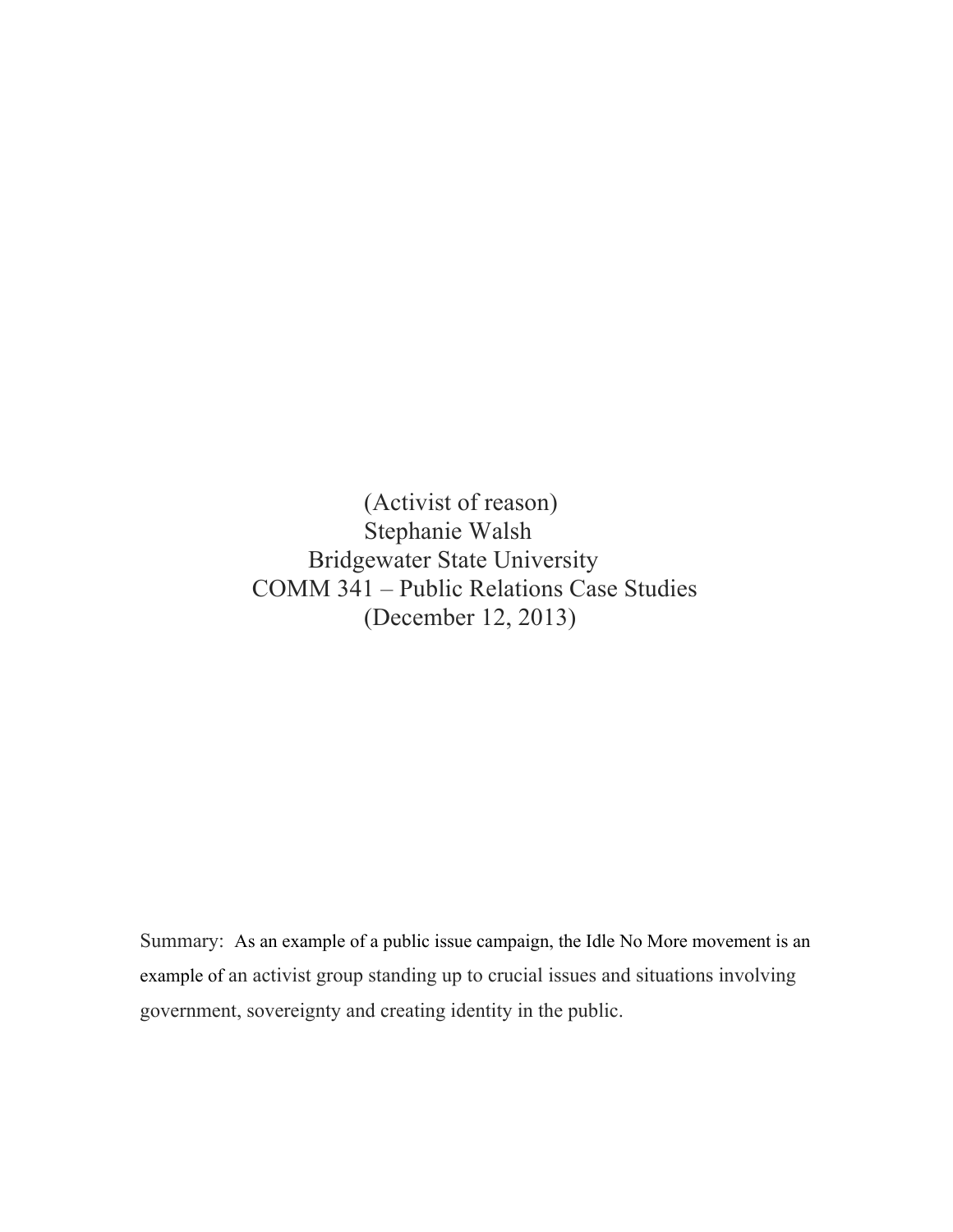Background:

Idle No More is an activist group in Eastern Canada and worldwide movement that is taking action towards important issues and concerns that often overlooked by government and public perspectives. "Idle No More calls on all people to join in a peaceful revolution, to honor Indigenous sovereignty, and to protect the land and water" ("The Movement"). Idle No More is one of largest movement in Canadian history that engages in rallies, protests, and teach-ins. The movement provides assistance and outreach to communities in order to helping educate and engage people in certain subjects and issues that are concerning in everyday life. Standing against laws that benefit larger companies to purchase reserve land to make profit of resources provided on the land and territory is major concern of this movement. Idle No More concern is to environment and sustainability; "The taking of resources has left many lands and waters poisoned – the animals and plants are dying in many areas in Canada. We cannot live without the land and water. We have laws older than this colonial government about how to live with the land" ("The Movement"). Passing laws and agreements geared to big businesses in buying land that benefits and builds the economy of the country. Idle No More movement concerns issues such as violence against women, Indian Child Welfare Act, Environmental degradation, and moral, political, legal choices.

Findings:

An example of public relations activism an article discussing two companies GASP v Philip Morris discussing health risks of smoking hazards in public areas. The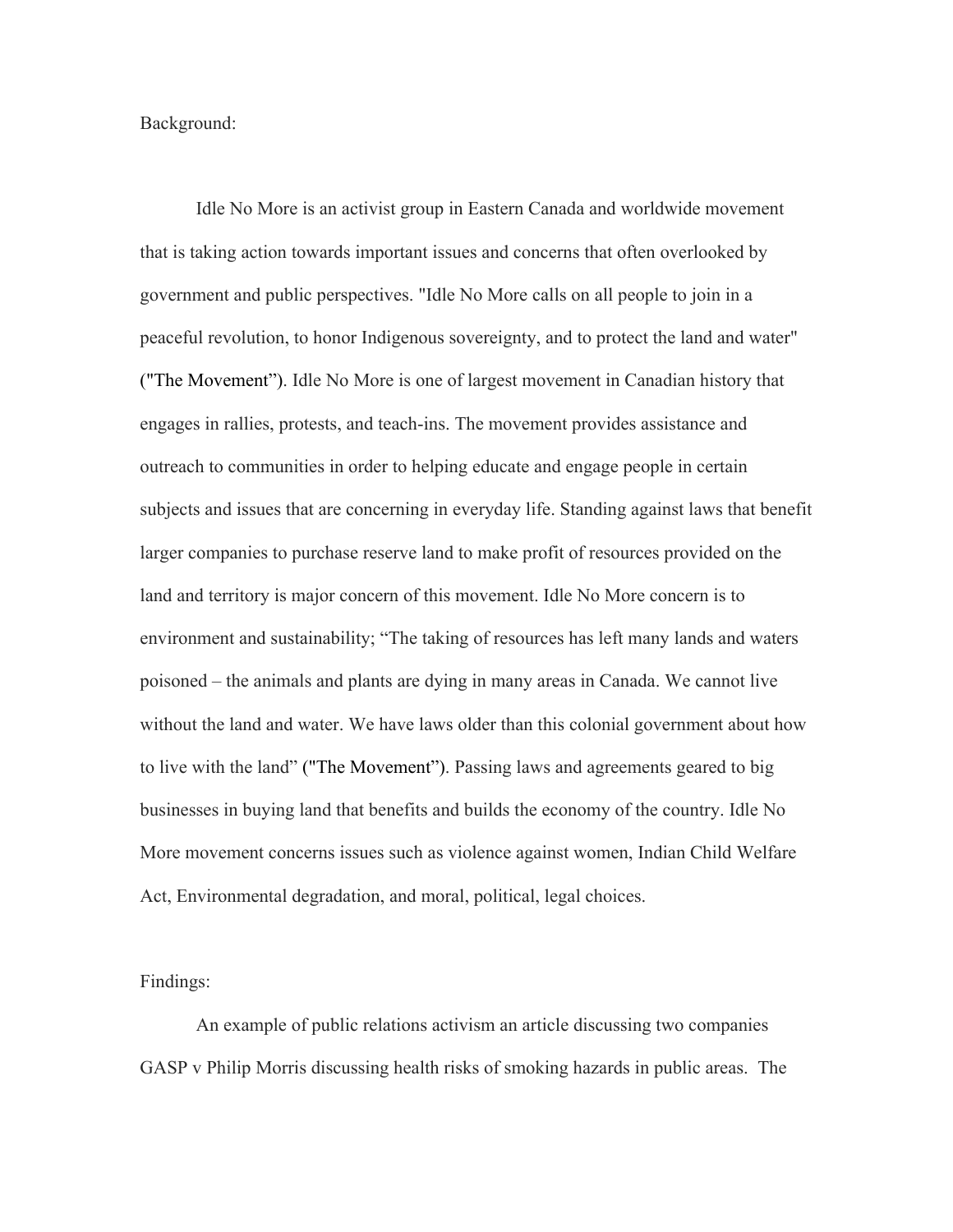overall focus issued concerns of how the tobacco companies viewed activists, not just as challenges but a way to enforce a practice to improve concern and awareness in the community (Stokes, 2006). These two companies benefitted from activist groups because it changed the way of occurring concerns and issues in different environments in local areas. "Activist public relations also can dominate public debate and influence discussion and decision-making" (Stokes). According to an article featuring the group Idle No More the protest went south after several members got arrested. The protest focused on local fracking initiatives taking place in Canada; the group resided outside the British Consulate in Toronto in January. "The protesters contend that the process used to extract shale gas — hydraulic fracturing, also known as fracking — could pollute drinking water" (Vincent, 2013). During this protest, Idle No More wanted to bring outreach to the conditions of their reserves and take control of resources that reside in that area.

The movement Idle No More protested recently at Redskins and Broncos game against the teams name, enforcing the team to change the mascot and the name, arguing that the names is racist and not appropriate. This event is also affecting media in ways that influence news broadcasting channels to not use the teams name on air (Berry, 2013). An example of "teach in" is a way Idle No More influences the community with their growing concerns for their area. Promoting awareness is essential to a activism group inorder to gain followers, often supported by groups in the areas that are affected. Using accurate research and insight on growing issues, they encourage all groups affected to come forward and be part of the movement that is starting to become worldwide movement.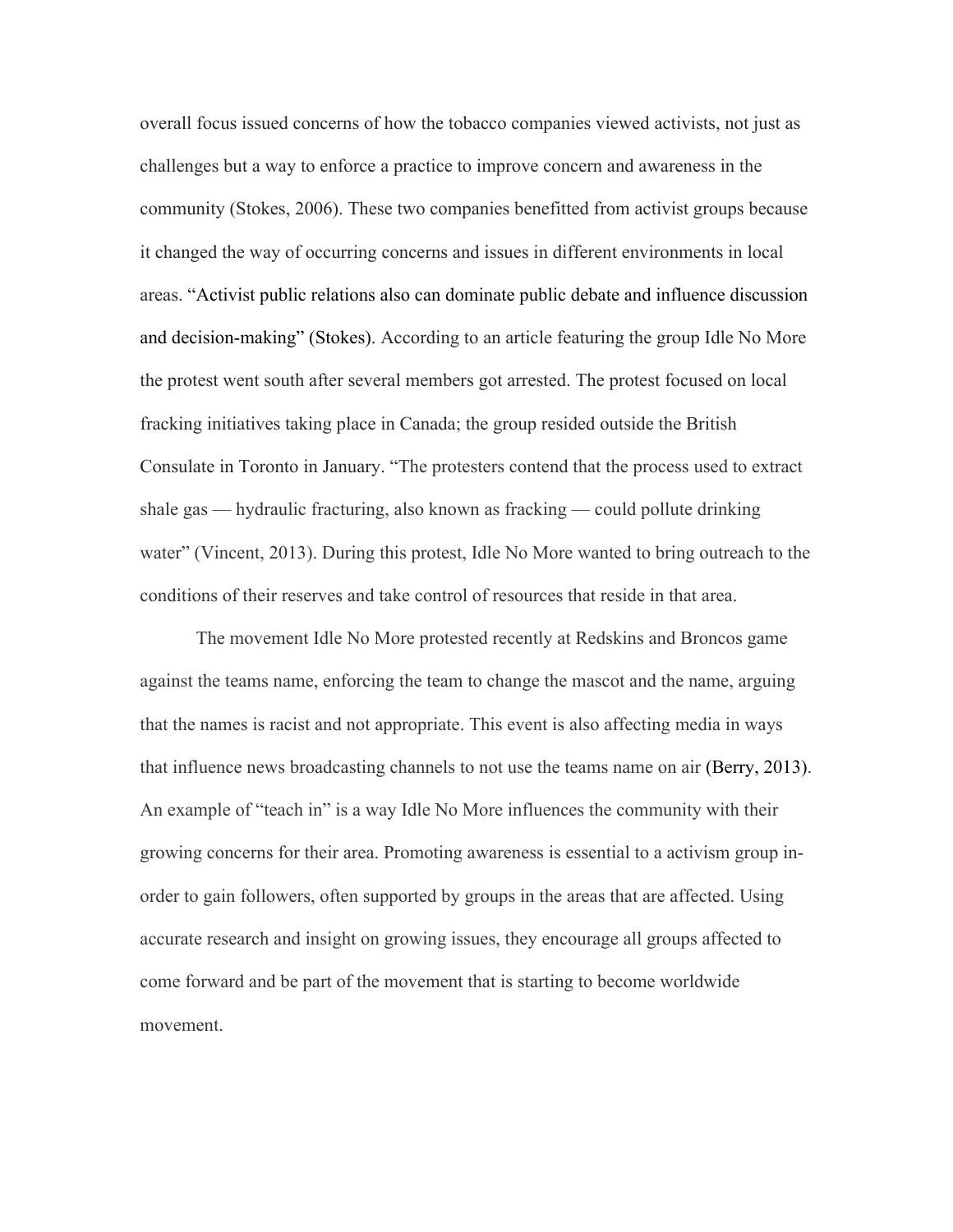Conclusion:

This movement encourages and educates communities in the world of national issues. By using all different methods such lectures and rallies enforcing their beliefs, and morals. Mostly the articles on Idle No More influenced all different groups and people that remain affected by occurring issues, and coming forward to influence the world on growing problem in U.S and Canada. This case study is significance in field of activist campaigns because of the work Idle No More movement is providing the world. The movement is standing up against big companies and organizations that reside on land, and spending money to create malls and residents (Gibson, 2013).

 The findings included companies in the Tobacco industry that take part in activist standing up against health risks in public areas and how the environment is influenced by toxic chemical that exposed into the air. The Idle No More movement is an organized group that involves everyday occurrences of issues and concerns the involve people, environments and governments.."Although this group protesting on critical issues such as racism, violence, government sustainability issues can often lead to difficult situations such as police and arrests. This Movement is impossible to stop; they have goal, theory, and a belief that helps influence this group to gain ground on their issues.